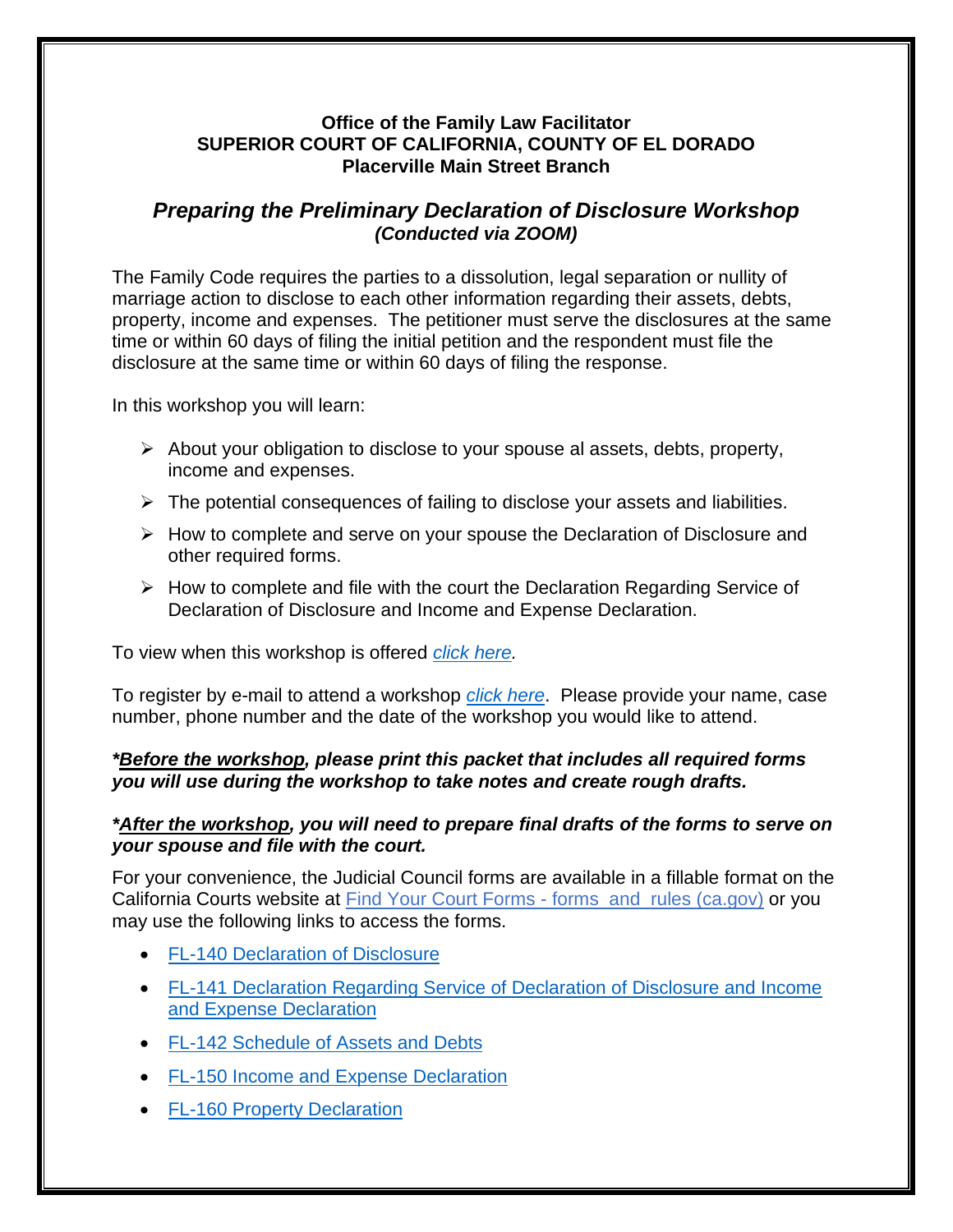|                                                                                                                                    |             | г. – 140            |
|------------------------------------------------------------------------------------------------------------------------------------|-------------|---------------------|
| ATTORNEY OR PARTY WITHOUT ATTORNEY (Name, State Bar number, and address):                                                          |             |                     |
| TELEPHONE NO.:                                                                                                                     | FAX NO.:    |                     |
| E-MAIL ADDRESS:                                                                                                                    |             |                     |
| ATTORNEY FOR (Name):                                                                                                               |             |                     |
| SUPERIOR COURT OF CALIFORNIA, COUNTY OF<br><b>STREET ADDRESS:</b><br>MAILING ADDRESS:<br>CITY AND ZIP CODE:<br><b>BRANCH NAME:</b> |             |                     |
| <b>PETITIONER:</b>                                                                                                                 |             |                     |
| <b>RESPONDENT:</b>                                                                                                                 |             |                     |
| OTHER PARENT/PARTY:                                                                                                                |             |                     |
| DECLARATION OF DISCLOSURE<br>Petitioner's                                                                                          | Preliminary | <b>CASE NUMBER:</b> |
| Respondent's                                                                                                                       | Final       |                     |

#### DO NOT FILE DECLARATIONS OF DISCLOSURE OR FINANCIAL ATTACHMENTS WITH THE COURT

In a dissolution, legal separation, or nullity action, both a preliminary and a final declaration of disclosure must be served on the other party with certain exceptions. Neither disclosure is filed with the court. Instead, a declaration stating that service of disclosure documents was completed or waived must be filed with the court (see form FL-141).

- In summary dissolution cases, each spouse or domestic partner must exchange preliminary disclosures as described in Summary Dissolution Information (form FL-810). Final disclosures are not required (see Family Code section 2109).
- In a default judgment case that is not a stipulated judgment or a judgment based on a marital settlement agreement, only the petitioner is required to complete and serve a preliminary declaration of disclosure. A final disclosure is not required of either party (see Family Code section 2110).
- Service of preliminary declarations of disclosure may not be waived by an agreement between the parties.
- Parties who agree to waive final declarations of disclosure must file their written agreement with the court (see form FL-144).

The petitioner must serve a preliminary declaration of disclosure at the same time as the Petition or within 60 days of filing the Petition. The respondent must serve a preliminary declaration of disclosure at the same time as the Response or within 60 days of filing the Response. The time periods may be extended by written agreement of the parties or by court order (see Family Code section 2104(f)).

#### Attached are the following:

- A completed Schedule of Assets and Debts (form FL-142) or **[external A Property Declaration (form FL-160)** for (specify):  $1<sub>1</sub>$ Community and Quasi-Community Property | Separate Property.
- A completed *Income and Expense Declaration* (form FL-150).  $2<sup>2</sup>$
- $3<sub>1</sub>$ All tax returns filed by the party in the two years before the date that the party served the disclosure documents.
- $\overline{4}$ A statement of all material facts and information regarding valuation of all assets that are community property or in which the community has an interest (not a form).
- $5.1$ A statement of all material facts and information regarding obligations for which the community is liable (not a form).
- $6.1$ An accurate and complete written disclosure of any investment opportunity, business opportunity, or other income-producing opportunity presented since the date of separation that results from any investment, significant business, or other incomeproducing opportunity from the date of marriage to the date of separation (not a form).

I declare under penalty of periury under the laws of the State of California that the foregoing is true and correct. Date:

| (TYPE OR PRINT NAME)                                                                           |                                                  | SIGNATURE |                                                                      |
|------------------------------------------------------------------------------------------------|--------------------------------------------------|-----------|----------------------------------------------------------------------|
|                                                                                                |                                                  |           | Page 1 of 1                                                          |
| Form Adopted for Mandatory Use<br>Judicial Council of California<br>FL 140 [Rev. July 1, 2013] | <b>DECLARATION OF DISCLOSURE</b><br>(Family Law) |           | Family Code, §§ 2102, 2104,<br>2105, 2106, 2112<br>www.courts.ca.gov |

**Print this form** 

**Save this form** 

**Clear this form**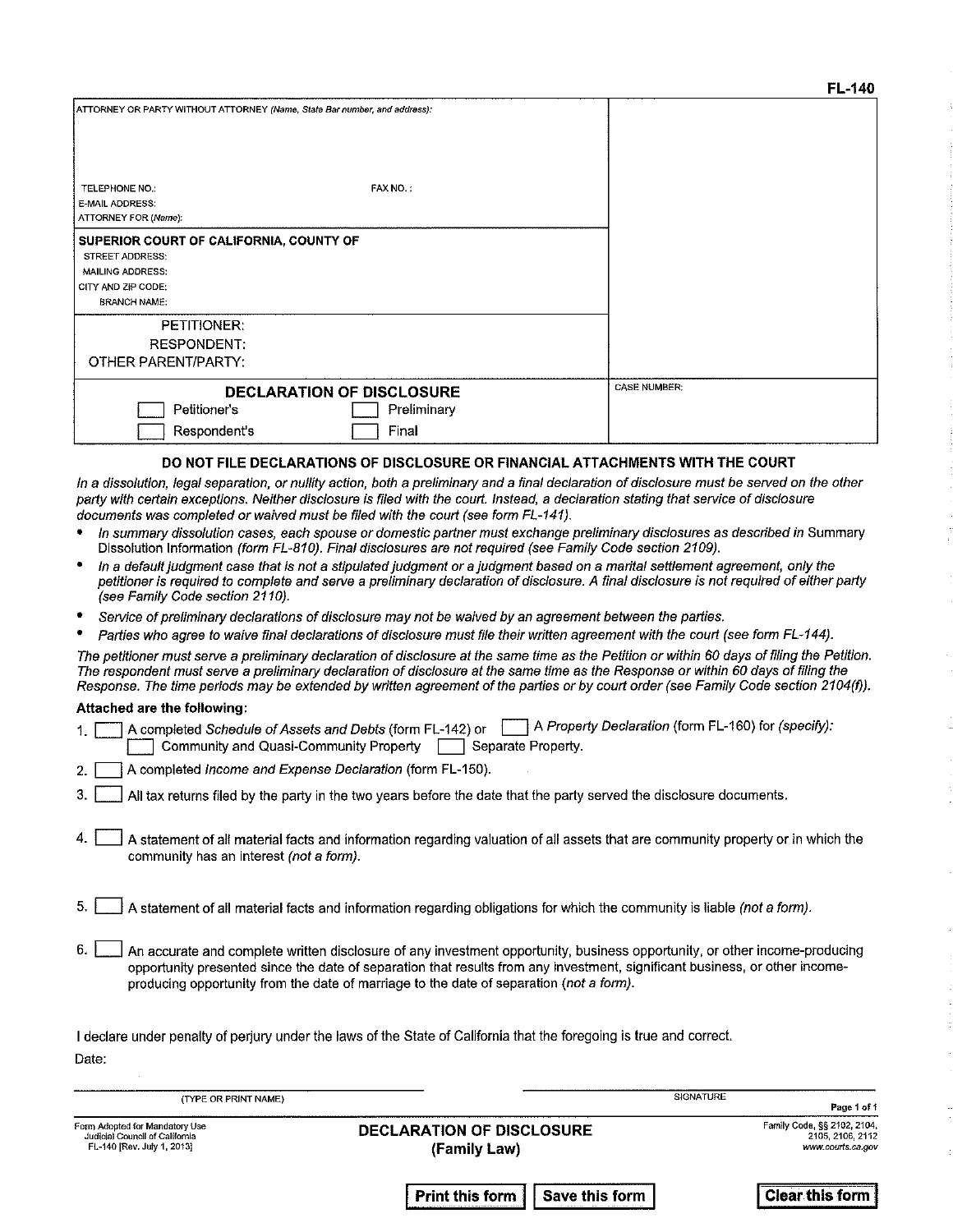÷.

à.

| ATTORNEY OR PARTY WITHOUT ATTORNEY (Name, State Bar number, and address):                                                                                                                                                                                                                                                                                                                                                                                                                                                                                                |                                                                      |
|--------------------------------------------------------------------------------------------------------------------------------------------------------------------------------------------------------------------------------------------------------------------------------------------------------------------------------------------------------------------------------------------------------------------------------------------------------------------------------------------------------------------------------------------------------------------------|----------------------------------------------------------------------|
|                                                                                                                                                                                                                                                                                                                                                                                                                                                                                                                                                                          |                                                                      |
| FAX NO.:<br>TELEPHONE NO.:<br>E MAIL ADDRESS.                                                                                                                                                                                                                                                                                                                                                                                                                                                                                                                            |                                                                      |
| ATTORNEY FOR (Name):                                                                                                                                                                                                                                                                                                                                                                                                                                                                                                                                                     |                                                                      |
| SUPERIOR COURT OF CALIFORNIA, COUNTY OF<br>STREET ADDRESS:                                                                                                                                                                                                                                                                                                                                                                                                                                                                                                               |                                                                      |
| MAILING ADDRESS:                                                                                                                                                                                                                                                                                                                                                                                                                                                                                                                                                         |                                                                      |
| CITY AND ZIP CODE:<br><b>BRANCH NAME:</b>                                                                                                                                                                                                                                                                                                                                                                                                                                                                                                                                |                                                                      |
| PETITIONER:                                                                                                                                                                                                                                                                                                                                                                                                                                                                                                                                                              |                                                                      |
| <b>RESPONDENT:</b><br>OTHER PARENT/PARTY:                                                                                                                                                                                                                                                                                                                                                                                                                                                                                                                                |                                                                      |
| DECLARATION REGARDING SERVICE OF DECLARATION OF                                                                                                                                                                                                                                                                                                                                                                                                                                                                                                                          | <b>CASE NUMBER:</b>                                                  |
| DISCLOSURE AND INCOME AND EXPENSE DECLARATION<br>Petitioner's<br>Preliminary                                                                                                                                                                                                                                                                                                                                                                                                                                                                                             |                                                                      |
| Respondent's<br>Final                                                                                                                                                                                                                                                                                                                                                                                                                                                                                                                                                    |                                                                      |
| in this matter.<br>1. I am the<br>attorney for<br>petitioner<br>respondent                                                                                                                                                                                                                                                                                                                                                                                                                                                                                               |                                                                      |
| 2.<br>Petitioner's<br>Respondent's Preliminary Declaration of Disclosure (form FL-140), current* Income and Expense<br>Declaration (form FL-150), completed Schedule of Assets and Debts (form FL-142) or Community and Separate Property<br>Declarations (form FL-160) with appropriate attachments, all tax returns filed by the party in the two years before service of the<br>preliminary disclosures, and all other required information under Family Code section 2104 were served on:<br>the other party<br>the other party's attorney<br>by<br>personal service | mail                                                                 |
| Other (specify):<br>on (aate):                                                                                                                                                                                                                                                                                                                                                                                                                                                                                                                                           |                                                                      |
| Respondent's Final Declaration of Disclosure (form FL-140), current* Income and Expense Declaration<br>3.<br>Petitioner's<br>(form FL-150), completed Schedule of Assets and Debts (form FL-142) or Community or Separate Property Declarations (form<br>FL-160) with attachments, and the material facts and information required by Family Code section 2105 were served on:                                                                                                                                                                                           |                                                                      |
| personal service<br>the other party<br>other party's attorney<br>bγ<br>Other (specify):<br>on (date).                                                                                                                                                                                                                                                                                                                                                                                                                                                                    | mail                                                                 |
| 4.<br>Petitioner's<br>Respondent's<br>Service of<br>preliminary<br>current income and expense declaration has been waived as follows:                                                                                                                                                                                                                                                                                                                                                                                                                                    | declaration of disclosure<br>final                                   |
| The parties agreed to waive final declaration of disclosure requirements under Family Code section 2105(d.)<br>a.<br>was filed on (date):<br>(Form FL-144 may be used for this purpose.) The waiver $\lceil$<br>is being filed at the same time as this form.                                                                                                                                                                                                                                                                                                            |                                                                      |
| b.<br>The party has failed to comply with disclosure requirements, and the court has granted the request for voluntary waiver of<br>receipt under Family Code section 2107 on (date):                                                                                                                                                                                                                                                                                                                                                                                    |                                                                      |
| This is a default proceeding that does not include a stipulated judgment or settlement agreement. Petitioner waives final<br>c.<br>disclosure requirements under Family Code section 2110.                                                                                                                                                                                                                                                                                                                                                                               |                                                                      |
| *Current is defined as completed within the past three months providing no facts have changed. (Cal. Rules of Court, rule 5.260.)                                                                                                                                                                                                                                                                                                                                                                                                                                        |                                                                      |
| I declare under penalty of perjury under the laws of the State of California that the foregoing is true and correct.                                                                                                                                                                                                                                                                                                                                                                                                                                                     |                                                                      |
| Date:                                                                                                                                                                                                                                                                                                                                                                                                                                                                                                                                                                    |                                                                      |
| (TYPE OR PRINT NAME)                                                                                                                                                                                                                                                                                                                                                                                                                                                                                                                                                     | SIGNATURE                                                            |
| NOTE: File this document with the court.<br>Do not file a copy of the Preliminary or Final Declaration of Disclosure or                                                                                                                                                                                                                                                                                                                                                                                                                                                  |                                                                      |
| any attachments to either declaration of disclosure with this document.                                                                                                                                                                                                                                                                                                                                                                                                                                                                                                  | Page 1 of 1                                                          |
| Form Adopted for Mandatory Use<br>DECLARATION REGARDING SERVICE OF DECLARATION OF<br>Judicial Council of California<br>DISCLOSURE AND INCOME AND EXPENSE DECLARATION<br>FL-141 [Rev. July 1, 2013]                                                                                                                                                                                                                                                                                                                                                                       | Family Code, §§ 2102, 2104,<br>2105, 2106, 2112<br>www.courts.ca.gov |
| (Family Law)<br>Save this form<br>Print this form                                                                                                                                                                                                                                                                                                                                                                                                                                                                                                                        | <b>Clear this form</b>                                               |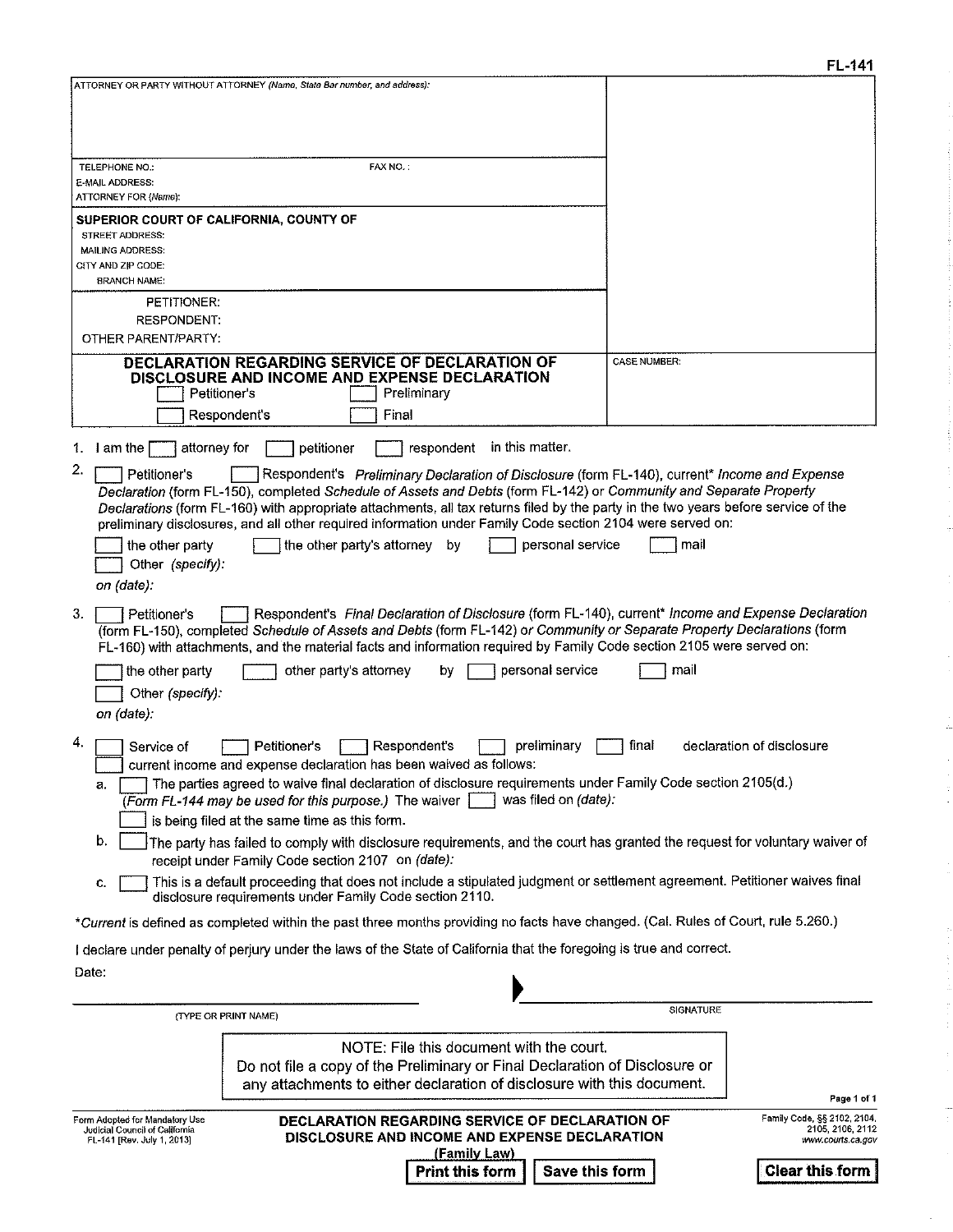# THIS FORM SHOULD NOT BE FILED WITH THE COURT

ATTORNEY OR PARTY WITHOUT ATTORNEY (Name and Address):

TELEPHONE NO.:

ATTORNEY FOR (Name):

### SUPERIOR COURT OF CALIFORNIA, COUNTY OF

PETITIONER:

**RESPONDENT:** 

| THE EXPERIMENT OF CHARLES           | -------------   |
|-------------------------------------|-----------------|
| <b>SCHEDULE OF ASSETS AND DEBTS</b> | NUMBER.<br>しれごこ |
| — ⊢Resnoner<br>---------            |                 |

 $-$  INSTRUCTIONS $-$ 

List all your known community and separate assets or debts. Include assets even if they are in the possession of another person, including your spouse. If you contend an asset or debt is separate, put P (for Petitioner) or R (for Respondent) in the first column (separate property) to indicate to whom you contend it belongs.

All values should be as of the date of signing the declaration unless you specify a different valuation date with the description. For additional space, use a continuation sheet numbered to show which item is being continued.

|                                                                                                                             |      |                 |                    | <b>CURRENT GROSS AMOUNT OF MONEY</b> |
|-----------------------------------------------------------------------------------------------------------------------------|------|-----------------|--------------------|--------------------------------------|
| <b>ITEM</b>                                                                                                                 | SEP. | DATE            | <b>FAIR MARKET</b> | OWED OR                              |
| NO.<br><b>ASSETS DESCRIPTION</b>                                                                                            | PROP | <b>ACQUIRED</b> | <b>VALUE</b>       | <b>ENCUMBRANCE</b>                   |
| 1. REAL ESTATE (Give street addresses and attach copies of<br>deeds with legal descriptions and latest lender's statement.) |      |                 |                    | ł,                                   |
|                                                                                                                             |      |                 |                    |                                      |
|                                                                                                                             |      |                 |                    |                                      |
|                                                                                                                             |      |                 |                    |                                      |
|                                                                                                                             |      |                 |                    |                                      |
|                                                                                                                             |      |                 |                    |                                      |
|                                                                                                                             |      |                 |                    |                                      |
|                                                                                                                             |      |                 |                    |                                      |
|                                                                                                                             |      |                 |                    |                                      |
|                                                                                                                             |      |                 |                    |                                      |
|                                                                                                                             |      |                 |                    |                                      |
|                                                                                                                             |      |                 |                    |                                      |
|                                                                                                                             |      |                 |                    |                                      |
|                                                                                                                             |      |                 |                    |                                      |
| 2. HOUSEHOLD FURNITURE, FURNISHINGS, APPLIANCES                                                                             |      |                 |                    |                                      |
| (Identify.)                                                                                                                 |      |                 |                    |                                      |
|                                                                                                                             |      |                 |                    |                                      |
|                                                                                                                             |      |                 |                    |                                      |
|                                                                                                                             |      |                 |                    |                                      |
|                                                                                                                             |      |                 |                    |                                      |
|                                                                                                                             |      |                 |                    |                                      |
|                                                                                                                             |      |                 |                    |                                      |
| 3. JEWELRY, ANTIQUES, ART, COIN COLLECTIONS, etc.<br>(Identify.)                                                            |      |                 |                    |                                      |
|                                                                                                                             |      |                 |                    |                                      |
|                                                                                                                             |      |                 |                    |                                      |
|                                                                                                                             |      |                 |                    |                                      |
|                                                                                                                             |      |                 |                    | Page 1 of 4                          |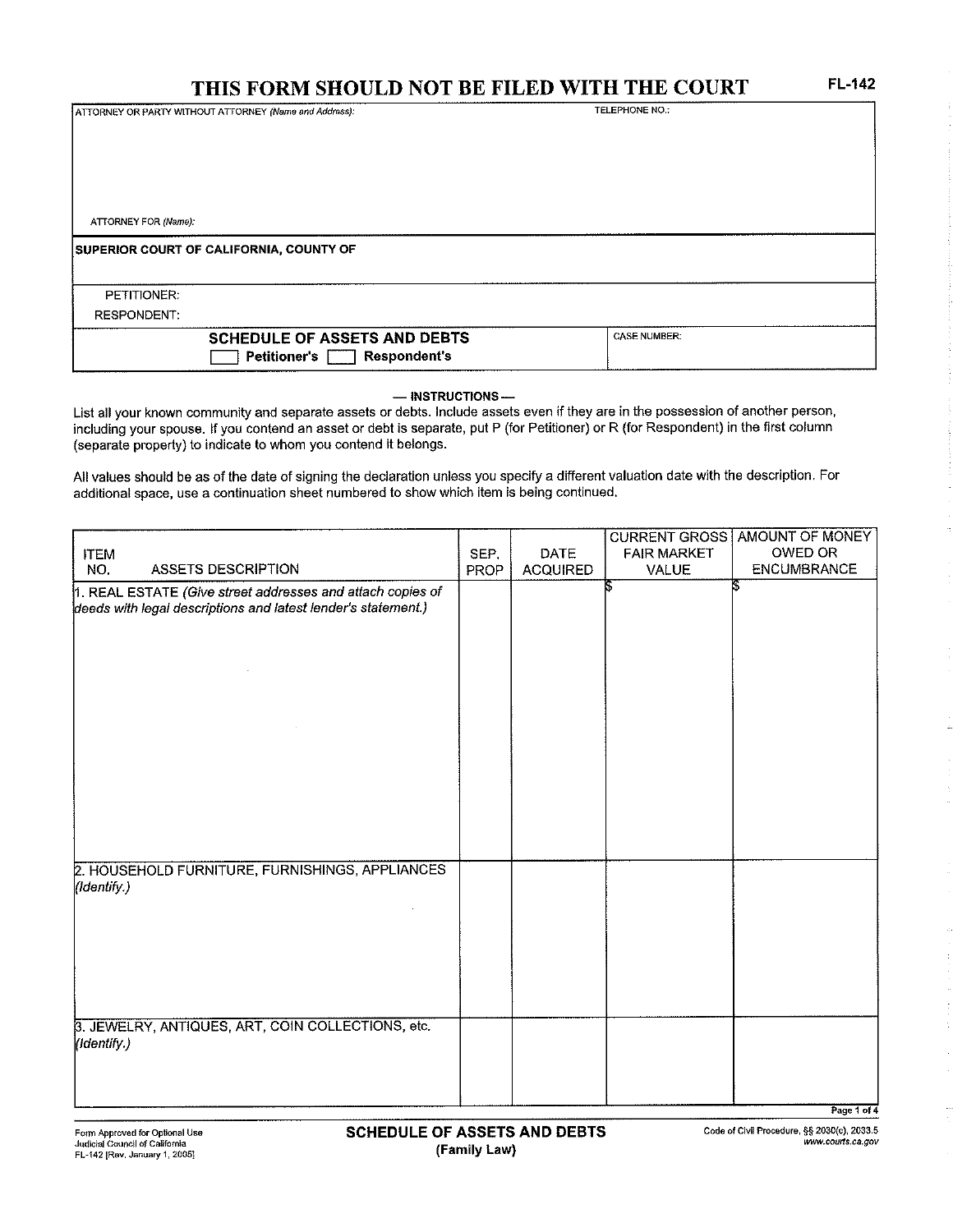|                                                           |      |                 | <b>CURRENT GROSS</b> | AMOUNT OF MONEY    |
|-----------------------------------------------------------|------|-----------------|----------------------|--------------------|
| <b>ITEM</b>                                               | SEP. | DATE            | <b>FAIR MARKET</b>   | OWED OR            |
| <b>ASSETS DESCRIPTION</b><br>NO.                          | PROP | <b>ACQUIRED</b> | VALUE                | <b>ENCUMBRANCE</b> |
| 4. VEHICLES, BOATS, TRAILERS (Describe and attach copy of |      |                 |                      |                    |
| title document.)                                          |      |                 |                      |                    |
|                                                           |      |                 |                      |                    |
|                                                           |      |                 |                      |                    |
|                                                           |      |                 |                      |                    |
|                                                           |      |                 |                      |                    |
|                                                           |      |                 |                      |                    |
|                                                           |      |                 |                      |                    |
|                                                           |      |                 |                      |                    |
|                                                           |      |                 |                      |                    |
|                                                           |      |                 |                      |                    |
|                                                           |      |                 |                      |                    |
|                                                           |      |                 |                      |                    |
|                                                           |      |                 |                      |                    |
|                                                           |      |                 |                      |                    |
|                                                           |      |                 |                      |                    |
| 5. SAVINGS ACCOUNTS (Account name, account number,        |      |                 |                      |                    |
| bank, and branch. Attach copy of latest statement.)       |      |                 |                      |                    |
|                                                           |      |                 |                      |                    |
|                                                           |      |                 |                      |                    |
|                                                           |      |                 |                      |                    |
|                                                           |      |                 |                      |                    |
|                                                           |      |                 |                      |                    |
|                                                           |      |                 |                      |                    |
|                                                           |      |                 |                      |                    |
| 6. CHECKING ACCOUNTS (Account name and number, bank,      |      |                 |                      |                    |
| and branch. Attach copy of latest statement.)             |      |                 |                      |                    |
|                                                           |      |                 |                      |                    |
|                                                           |      |                 |                      |                    |
|                                                           |      |                 |                      |                    |
| 7. CREDIT UNION, OTHER DEPOSIT ACCOUNTS (Account          |      |                 |                      |                    |
| hame and number, bank, and branch. Attach copy of latest  |      |                 |                      |                    |
| statement.)                                               |      |                 |                      |                    |
|                                                           |      |                 |                      |                    |
|                                                           |      |                 |                      |                    |
|                                                           |      |                 |                      |                    |
|                                                           |      |                 |                      |                    |
|                                                           |      |                 |                      |                    |
| 8. CASH (Give location.)                                  |      |                 |                      |                    |
|                                                           |      |                 |                      |                    |
|                                                           |      |                 |                      |                    |
|                                                           |      |                 |                      |                    |
|                                                           |      |                 |                      |                    |
|                                                           |      |                 |                      |                    |
| 9. TAX REFUND                                             |      |                 |                      |                    |
|                                                           |      |                 |                      |                    |
|                                                           |      |                 |                      |                    |
|                                                           |      |                 |                      |                    |
|                                                           |      |                 |                      |                    |
|                                                           |      |                 |                      |                    |
| 10. LIFE INSURANCE WITH CASH SURRENDER OR LOAN            |      |                 |                      |                    |
| VALUE (Attach copy of declaration page for each policy.)  |      |                 |                      |                    |
|                                                           |      |                 |                      |                    |
|                                                           |      |                 |                      |                    |
|                                                           |      |                 |                      |                    |
|                                                           |      |                 |                      |                    |
|                                                           |      |                 |                      |                    |

÷.

 $\frac{1}{2}$ ÷,  $\tau$ 

ś,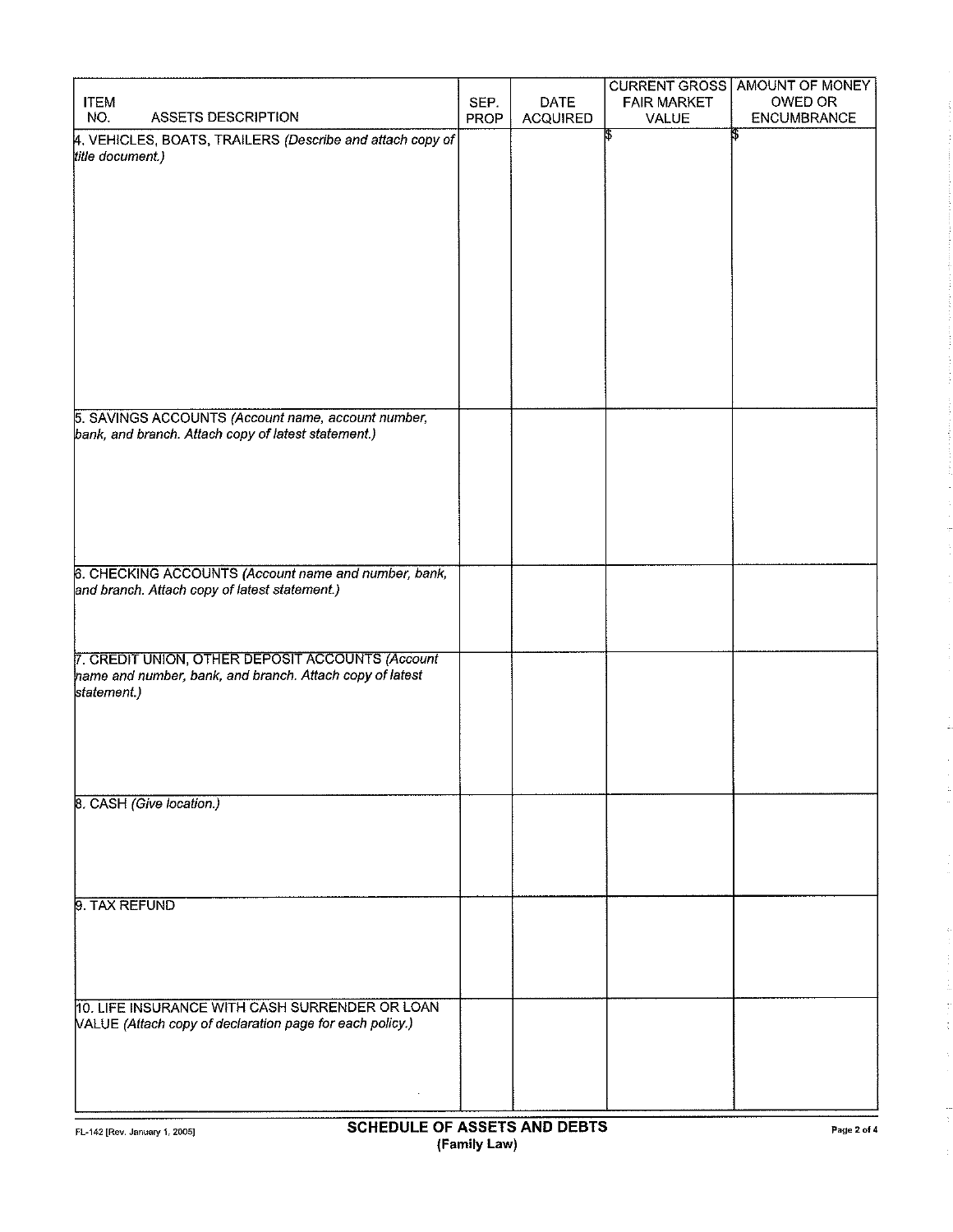| <b>ITEM</b>                                                                                                                                    | SEP. | <b>DATE</b>     | <b>CURRENT GROSS</b><br><b>FAIR MARKET</b> | <b>AMOUNT OF MONEY</b><br>OWED OR |
|------------------------------------------------------------------------------------------------------------------------------------------------|------|-----------------|--------------------------------------------|-----------------------------------|
| NO.<br><b>ASSETS DESCRIPTION</b>                                                                                                               | PROP | <b>ACQUIRED</b> | VALUE                                      | ENCUMBRANCE                       |
| 11. STOCKS, BONDS, SECURED NOTES, MUTUAL FUNDS<br>(Give certificate number and attach copy of the certificate or<br>copy of latest statement.) |      |                 |                                            | S                                 |
| 12. RETIREMENT AND PENSIONS (Attach copy of latest<br>summary plan documents and latest benefit statement.)                                    |      |                 |                                            |                                   |
|                                                                                                                                                |      |                 |                                            |                                   |
| 13. PROFIT - SHARING, ANNUITIES, IRAS, DEFERRED<br>COMPENSATION (Attach copy of latest statement.)                                             |      |                 |                                            |                                   |
| 14. ACCOUNTS RECEIVABLE AND UNSECURED<br>NOTES (Attach copy of each.)                                                                          |      |                 |                                            |                                   |
| 15. PARTNERSHIPS AND OTHER BUSINESS INTERESTS                                                                                                  |      |                 |                                            |                                   |
| (Attach copy of most current K-1 form and Schedule C.)                                                                                         |      |                 |                                            |                                   |
| 16. OTHER ASSETS                                                                                                                               |      |                 |                                            |                                   |
|                                                                                                                                                |      |                 |                                            |                                   |
| 17. TOTAL ASSETS FROM CONTINUATION SHEET                                                                                                       |      |                 |                                            |                                   |
| 18. TOTAL ASSETS                                                                                                                               |      |                 | IЪ                                         | IS.                               |

 $\ddot{\cdot}$ 

÷,

 $\frac{\lambda}{2}$ 

 $\frac{1}{2}$ ÷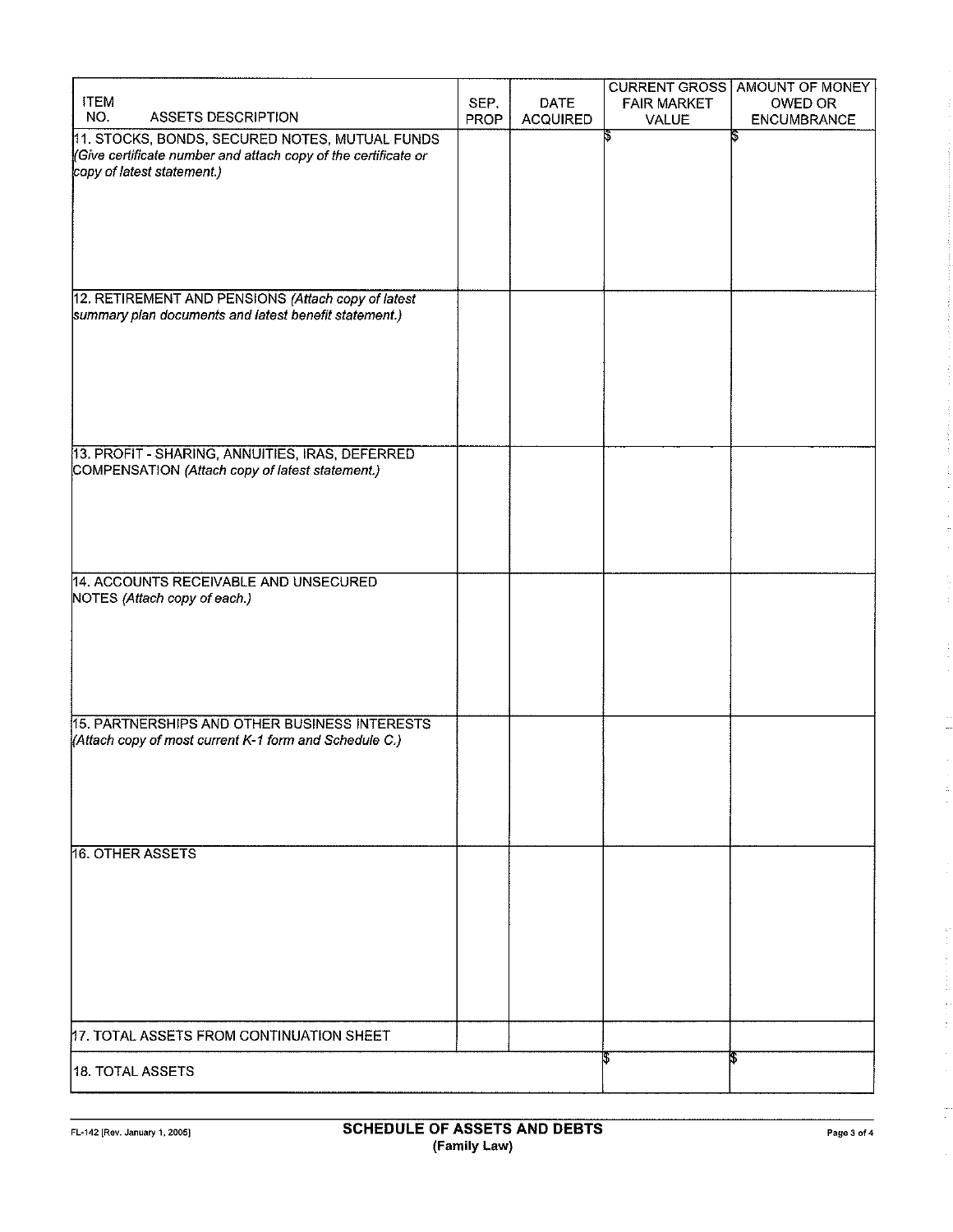| <b>ITEM</b><br>NO.<br>DEBTS-SHOW TO WHOM OWED                                                                                   | SEP.<br>PROP   | <b>TOTAL</b><br><b>OWING</b> | <b>DATE</b><br><b>INCURRED</b> |
|---------------------------------------------------------------------------------------------------------------------------------|----------------|------------------------------|--------------------------------|
| 19. STUDENT LOANS (Give details.)                                                                                               |                |                              |                                |
|                                                                                                                                 |                |                              |                                |
| 20. TAXES (Give details.)                                                                                                       |                |                              |                                |
|                                                                                                                                 |                |                              |                                |
| 21. SUPPORT ARREARAGES (Attach copies of orders and statements.)                                                                |                |                              |                                |
|                                                                                                                                 |                |                              |                                |
|                                                                                                                                 |                |                              |                                |
| 22. LOANS-UNSECURED (Give bank name and loan number and attach copy of latest                                                   |                |                              |                                |
| statement.)                                                                                                                     |                |                              |                                |
|                                                                                                                                 |                |                              |                                |
| 23. CREDIT CARDS (Give creditor's name and address and the account number. Attach<br>copy of latest statement.)                 |                |                              |                                |
|                                                                                                                                 |                |                              |                                |
|                                                                                                                                 |                |                              |                                |
|                                                                                                                                 |                |                              |                                |
| 24. OTHER DEBTS (Specify.):                                                                                                     |                |                              |                                |
|                                                                                                                                 |                |                              |                                |
|                                                                                                                                 |                |                              |                                |
|                                                                                                                                 |                |                              |                                |
|                                                                                                                                 |                |                              |                                |
|                                                                                                                                 |                |                              |                                |
|                                                                                                                                 |                |                              |                                |
|                                                                                                                                 |                |                              |                                |
| 25. TOTAL DEBTS FROM CONTINUATION SHEET                                                                                         |                | 5                            |                                |
| <b>26. TOTAL DEBTS</b>                                                                                                          |                |                              |                                |
| (Specify number): pages are attached as continuation sheets.<br>27.                                                             |                |                              |                                |
| I declare under penalty of perjury under the laws of the State of California that the foregoing is true and correct.            |                |                              |                                |
| Date: __________________________                                                                                                |                |                              |                                |
|                                                                                                                                 |                | (SIGNATURE OF DECLARANT)     |                                |
| (TYPE OR PRINT NAME)                                                                                                            |                |                              |                                |
| SCHEDULE OF ASSETS AND DEBTS<br>FL-142 [Rev. January 1, 2005]<br>(Family Law)                                                   |                |                              | Page 4 of 4                    |
| For your protection and privacy, please press the Clear<br>This Form button after you have printed the form.<br>Print this form | Save this form |                              | <b>Clear this form</b>         |

ţ

 $\frac{1}{\lambda}$ 

 $\frac{1}{\pi}$ 

 $\overline{\phantom{a}}$ 

 $\hat{\cdot}$ 

the company of the company of

 $\begin{array}{c}\n\ddots \\
\vdots \\
\vdots\n\end{array}$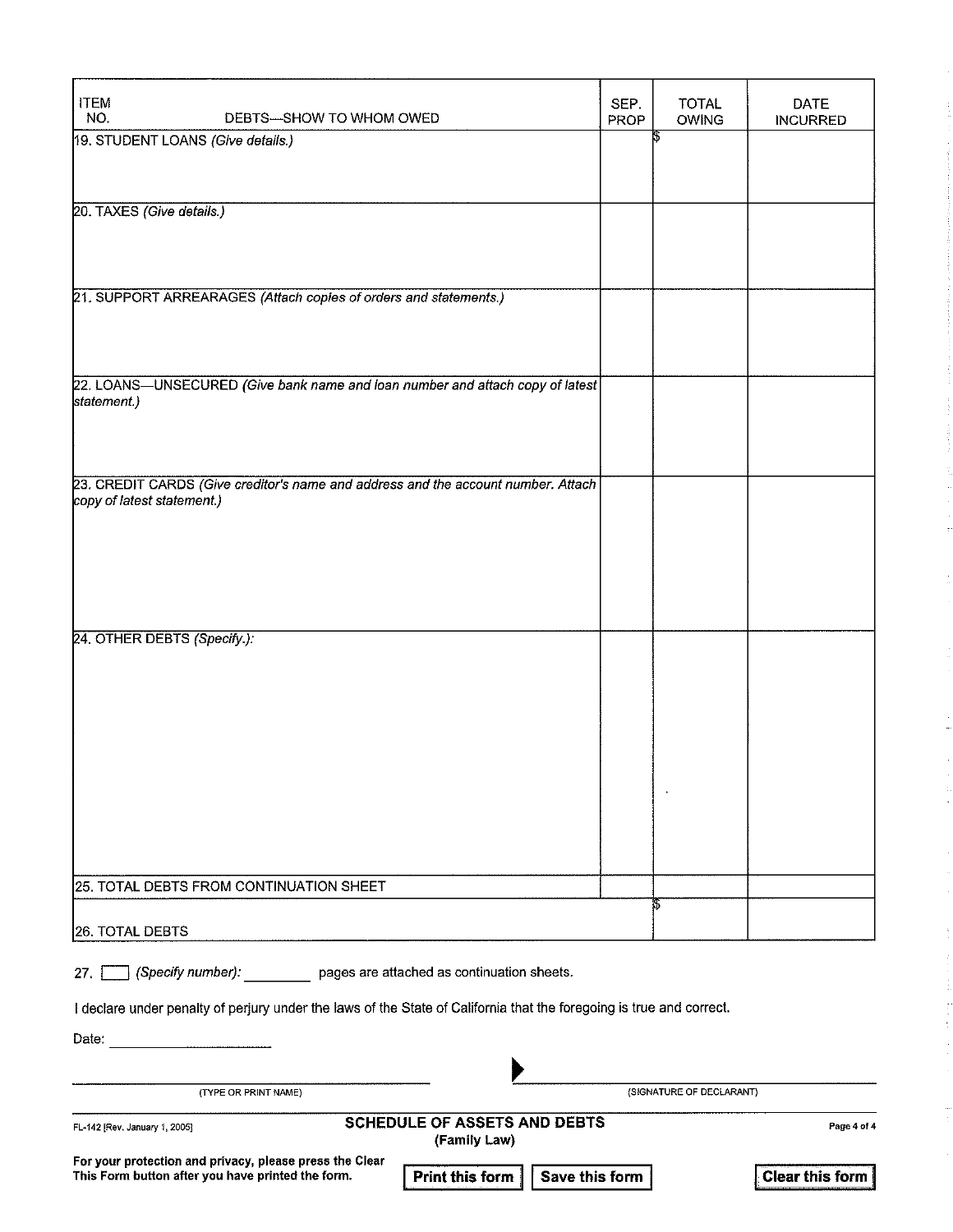|                                                                                                                              |                                                                                         | rl-130                                                                                                                                    |
|------------------------------------------------------------------------------------------------------------------------------|-----------------------------------------------------------------------------------------|-------------------------------------------------------------------------------------------------------------------------------------------|
| PARTY WITHOUT ATTORNEY OR ATTORNEY                                                                                           | STATE BAR NUMBER:                                                                       | FOR COURT USE ONLY                                                                                                                        |
| NAME:                                                                                                                        |                                                                                         |                                                                                                                                           |
| FIRM NAME:                                                                                                                   |                                                                                         |                                                                                                                                           |
| STREET ADDRESS:                                                                                                              |                                                                                         |                                                                                                                                           |
| CITY:                                                                                                                        | STATE:<br>ZIP CODE:                                                                     |                                                                                                                                           |
| TELEPHONE NO.:                                                                                                               | <b>FAX NO.:</b>                                                                         |                                                                                                                                           |
| E-MAIL ADDRESS:                                                                                                              |                                                                                         |                                                                                                                                           |
| ATTORNEY FOR (name):                                                                                                         |                                                                                         |                                                                                                                                           |
| SUPERIOR COURT OF CALIFORNIA, COUNTY OF                                                                                      |                                                                                         |                                                                                                                                           |
| STREET ADDRESS:<br>MAILING ADDRESS:                                                                                          |                                                                                         |                                                                                                                                           |
| CITY AND ZIP CODE:                                                                                                           |                                                                                         |                                                                                                                                           |
| <b>BRANCH NAME:</b>                                                                                                          |                                                                                         |                                                                                                                                           |
|                                                                                                                              |                                                                                         |                                                                                                                                           |
| PETITIONER:                                                                                                                  |                                                                                         |                                                                                                                                           |
| <b>RESPONDENT:</b>                                                                                                           |                                                                                         |                                                                                                                                           |
| OTHER PARTY/PARENT/CLAIMANT:                                                                                                 |                                                                                         |                                                                                                                                           |
| INCOME AND EXPENSE DECLARATION                                                                                               |                                                                                         | <b>CASE NUMBER:</b>                                                                                                                       |
| Employment (Give information on your current job or, if you're unemployed, your most recent job.)<br>1.                      |                                                                                         |                                                                                                                                           |
| a. Employer:                                                                                                                 |                                                                                         |                                                                                                                                           |
| Attach copies<br>b. Employer's address:<br>of your pay                                                                       |                                                                                         |                                                                                                                                           |
| Employer's phone number:<br>c.<br>stubs for last                                                                             |                                                                                         |                                                                                                                                           |
| d. Occupation:<br>two months                                                                                                 |                                                                                         |                                                                                                                                           |
| e. Date job started:<br>(black out                                                                                           |                                                                                         |                                                                                                                                           |
| Social<br>If unemployed, date job ended:                                                                                     |                                                                                         |                                                                                                                                           |
| Security<br>I work about<br>g.                                                                                               | hours per week.                                                                         |                                                                                                                                           |
| numbers).<br>I get paid \$<br>h.                                                                                             | gross (before taxes)<br>per month                                                       | per week<br>per hour.                                                                                                                     |
|                                                                                                                              |                                                                                         | (If you have more than one job, attach an 8 1/2-by-11-inch sheet of paper and list the same information as above for your other           |
| jobs. Write "Question 1-Other Jobs" at the top.)                                                                             |                                                                                         |                                                                                                                                           |
|                                                                                                                              |                                                                                         |                                                                                                                                           |
| 2. Age and education                                                                                                         |                                                                                         |                                                                                                                                           |
| a. My age is (specify):                                                                                                      |                                                                                         |                                                                                                                                           |
| b. I have completed high school or the equivalent:                                                                           | No<br>Yes                                                                               | If no, highest grade completed (specify):                                                                                                 |
| Number of years of college completed (specify):<br>C.                                                                        |                                                                                         | Degree(s) obtained (specify):                                                                                                             |
| Number of years of graduate school completed (specify):<br>₫.                                                                |                                                                                         | Degree(s) obtained (specify):                                                                                                             |
| I have:<br>е.                                                                                                                | professional/occupational license(s) (specify):                                         |                                                                                                                                           |
| vocational training (specify):                                                                                               |                                                                                         |                                                                                                                                           |
|                                                                                                                              |                                                                                         |                                                                                                                                           |
| <b>Tax information</b><br>З.                                                                                                 |                                                                                         |                                                                                                                                           |
| I last filed taxes for tax year (specify year):<br>а.                                                                        |                                                                                         |                                                                                                                                           |
| b. My tax filing status is<br>single                                                                                         | head of household                                                                       | married, filing separately                                                                                                                |
| married, filing jointly with (specify name):                                                                                 |                                                                                         |                                                                                                                                           |
| c. I file state tax returns in                                                                                               | other (specify state).<br>California                                                    |                                                                                                                                           |
|                                                                                                                              | d. I claim the following number of exemptions (including myself) on my taxes (specify): |                                                                                                                                           |
| 4. Other party's income. I estimate the gross monthly income (before taxes) of the other party in this case at (specify): \$ |                                                                                         |                                                                                                                                           |
| This estimate is based on (explain):                                                                                         |                                                                                         |                                                                                                                                           |
| (If you need more space to answer any questions on this form, attach an 8 1/2-by-11-inch sheet of paper and write the        |                                                                                         |                                                                                                                                           |
| question number before your answer.) Number of pages attached:                                                               |                                                                                         |                                                                                                                                           |
| any attachments is true and correct.                                                                                         |                                                                                         | I declare under penalty of perjury under the laws of the State of California that the information contained on all pages of this form and |
| Date:                                                                                                                        |                                                                                         |                                                                                                                                           |
| (TYPE OR PRINT NAME)                                                                                                         |                                                                                         | (SIGNATURE OF DECLARANT)                                                                                                                  |
|                                                                                                                              |                                                                                         | Page 1 of 4                                                                                                                               |
| Form Adopted for Mandatory Use<br>Judicial Council of California<br>FL-150 [Rev. January 1, 2019]                            | INCOME AND EXPENSE DECLARATION                                                          | Family Code, §§ 2030-2032, 2100-2113,<br>3552, 3620-3634, 4050-4076, 4300-4339<br>www.courts.ca.gov                                       |

 $\ddot{\phantom{0}}$ 

 $F1 - 150$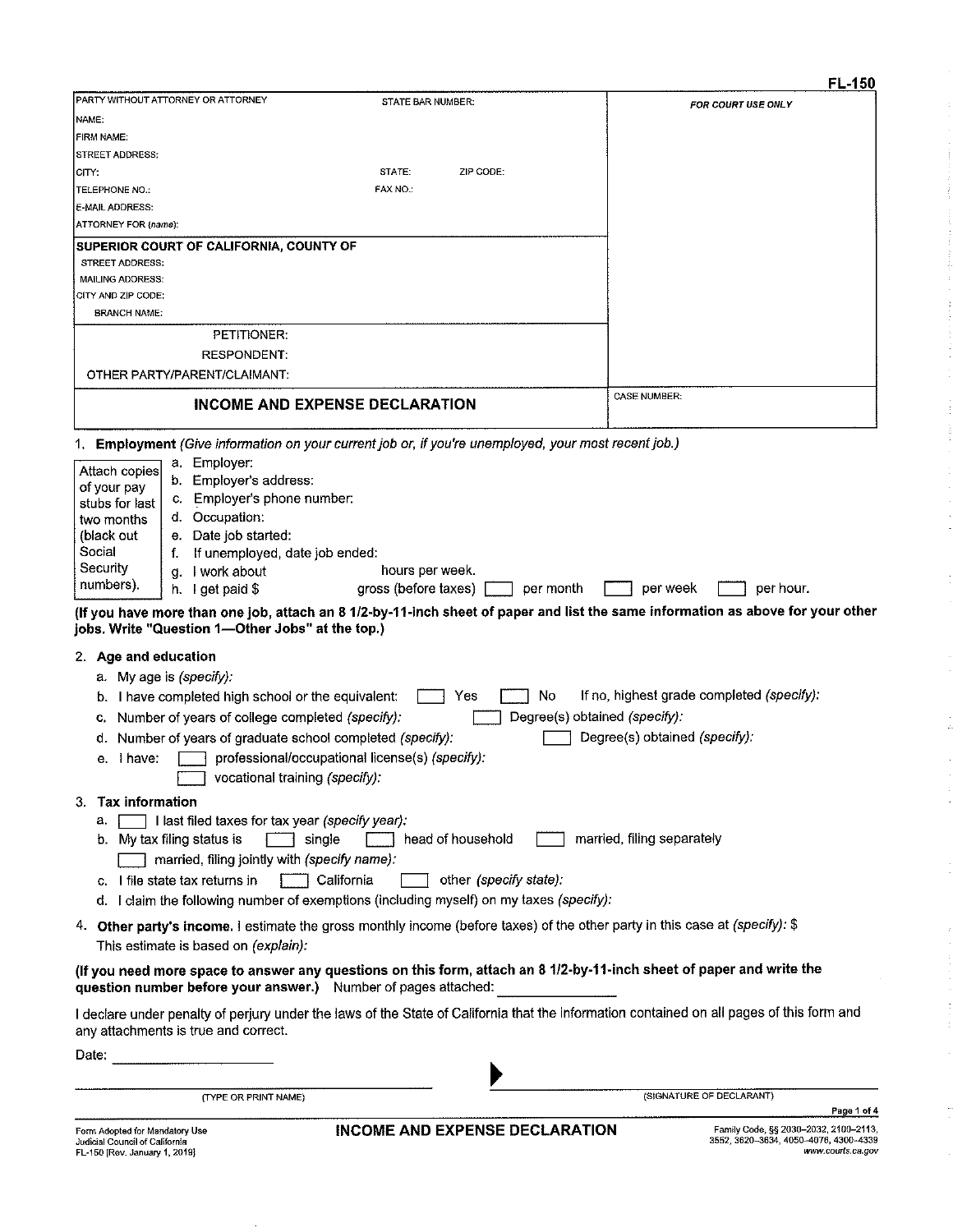|                              |                     | <b>FL-150</b> |
|------------------------------|---------------------|---------------|
| <b>PETITIONER:</b>           | <b>CASE NUMBER:</b> |               |
| <b>RESPONDENT:</b>           |                     |               |
| OTHER PARTY/PARENT/CLAIMANT: |                     |               |

Attach copies of your pay stubs for the last two months and proof of any other income. Take a copy of your latest federal tax return to the court hearing. (Black out your Social Security number on the pay stub and tax return.)

|    | 5. Income (For average monthly, add up all the income you received in each category in the last 12 months<br>and divide the total by 12.)                                                                                                                                                                             | Last month monthly | Average                                                                                                                 |
|----|-----------------------------------------------------------------------------------------------------------------------------------------------------------------------------------------------------------------------------------------------------------------------------------------------------------------------|--------------------|-------------------------------------------------------------------------------------------------------------------------|
|    |                                                                                                                                                                                                                                                                                                                       |                    |                                                                                                                         |
|    | b.                                                                                                                                                                                                                                                                                                                    |                    |                                                                                                                         |
|    | c.                                                                                                                                                                                                                                                                                                                    |                    |                                                                                                                         |
|    |                                                                                                                                                                                                                                                                                                                       |                    |                                                                                                                         |
|    | d.                                                                                                                                                                                                                                                                                                                    |                    |                                                                                                                         |
|    | Spousal support   from this marriage   from a different marriage   federally taxable*<br>е.                                                                                                                                                                                                                           | \$.                |                                                                                                                         |
|    | Partner support $\Box$ from this domestic partnership $\Box$ from a different domestic partnership $\sqrt[5]{\ }$<br>f.                                                                                                                                                                                               |                    |                                                                                                                         |
|    | g.                                                                                                                                                                                                                                                                                                                    |                    | <u> Alexandria (Alexandria Alexandria Alexandria Alexandria Alexandria Alexandria Alexandria Alexandria Alexandria </u> |
|    | h.                                                                                                                                                                                                                                                                                                                    |                    | <u> 1980 - Jan Barristo, martin al-Amerikaansk filozof (</u>                                                            |
|    | Disability: Social Security (not SSI) State disability (SDI) Since Private insurance \$<br>i.                                                                                                                                                                                                                         |                    |                                                                                                                         |
|    | j.                                                                                                                                                                                                                                                                                                                    |                    | <u> 1980 - John Harry Harry Harry Harry Harry Harry Harry Harry Harry Harry Harry Harry Harry Harry Harry Harry H</u>   |
|    | k.                                                                                                                                                                                                                                                                                                                    |                    |                                                                                                                         |
|    | Other (military allowances, royalty payments) (specify):<br>I.                                                                                                                                                                                                                                                        |                    |                                                                                                                         |
|    |                                                                                                                                                                                                                                                                                                                       |                    |                                                                                                                         |
|    | 6. Investment income (Attach a schedule showing gross receipts less cash expenses for each piece of property.)                                                                                                                                                                                                        |                    |                                                                                                                         |
|    |                                                                                                                                                                                                                                                                                                                       |                    |                                                                                                                         |
|    |                                                                                                                                                                                                                                                                                                                       |                    |                                                                                                                         |
|    | b.                                                                                                                                                                                                                                                                                                                    |                    |                                                                                                                         |
|    | c.                                                                                                                                                                                                                                                                                                                    |                    | and the control of the control of the control of the control of the control of the control of the control of the        |
|    | d. Other (specify):                                                                                                                                                                                                                                                                                                   |                    |                                                                                                                         |
|    |                                                                                                                                                                                                                                                                                                                       |                    |                                                                                                                         |
|    | business partner<br>other (specify):<br>owner/sole proprietor<br>I am the<br>Number of years in this business (specify):<br>Name of business (specify):<br>Type of business (specify):<br>Attach a profit and loss statement for the last two years or a Schedule C from your last federal tax return. Black out your |                    |                                                                                                                         |
| 8. | Social Security number. If you have more than one business, provide the information above for each of your businesses.<br>Additional income. I received one-time money (lottery winnings, inheritance, etc.) in the last 12 months (specify source and<br>amount):                                                    |                    |                                                                                                                         |
| 9. | Change in income. My financial situation has changed significantly over the last 12 months because (specify):                                                                                                                                                                                                         |                    |                                                                                                                         |
|    |                                                                                                                                                                                                                                                                                                                       |                    |                                                                                                                         |
|    | 10. Deductions                                                                                                                                                                                                                                                                                                        |                    | Last month                                                                                                              |
|    |                                                                                                                                                                                                                                                                                                                       |                    |                                                                                                                         |
|    |                                                                                                                                                                                                                                                                                                                       |                    |                                                                                                                         |
|    |                                                                                                                                                                                                                                                                                                                       |                    |                                                                                                                         |
|    |                                                                                                                                                                                                                                                                                                                       |                    |                                                                                                                         |
|    | d.                                                                                                                                                                                                                                                                                                                    |                    |                                                                                                                         |
|    | Spousal support that I pay by court order from a different marriage [11] federally tax deductible*\$<br>е.                                                                                                                                                                                                            |                    |                                                                                                                         |
|    | f.                                                                                                                                                                                                                                                                                                                    |                    |                                                                                                                         |
|    | Necessary job-related expenses not reimbursed by my employer (attach explanation labeled "Question 10g") \$<br>g.                                                                                                                                                                                                     |                    |                                                                                                                         |
|    |                                                                                                                                                                                                                                                                                                                       |                    |                                                                                                                         |
|    | 11. Assets                                                                                                                                                                                                                                                                                                            |                    | Total                                                                                                                   |
|    | Cash and checking accounts, savings, credit union, money market, and other deposit accounts\$<br>а.                                                                                                                                                                                                                   |                    |                                                                                                                         |
|    | b.                                                                                                                                                                                                                                                                                                                    |                    |                                                                                                                         |
|    | personal (estimate fair market value minus the debts you owe) \$<br>All other property, $\Gamma$<br>real and<br>с.                                                                                                                                                                                                    |                    |                                                                                                                         |
|    |                                                                                                                                                                                                                                                                                                                       |                    |                                                                                                                         |
|    | * Check the box if the spousal support order or judgment was executed by the parties and the court before January 1, 2019, or if a court-ordered change                                                                                                                                                               |                    |                                                                                                                         |

maintains the spousal support payments as taxable income to the recipient and tax deductible to the payor.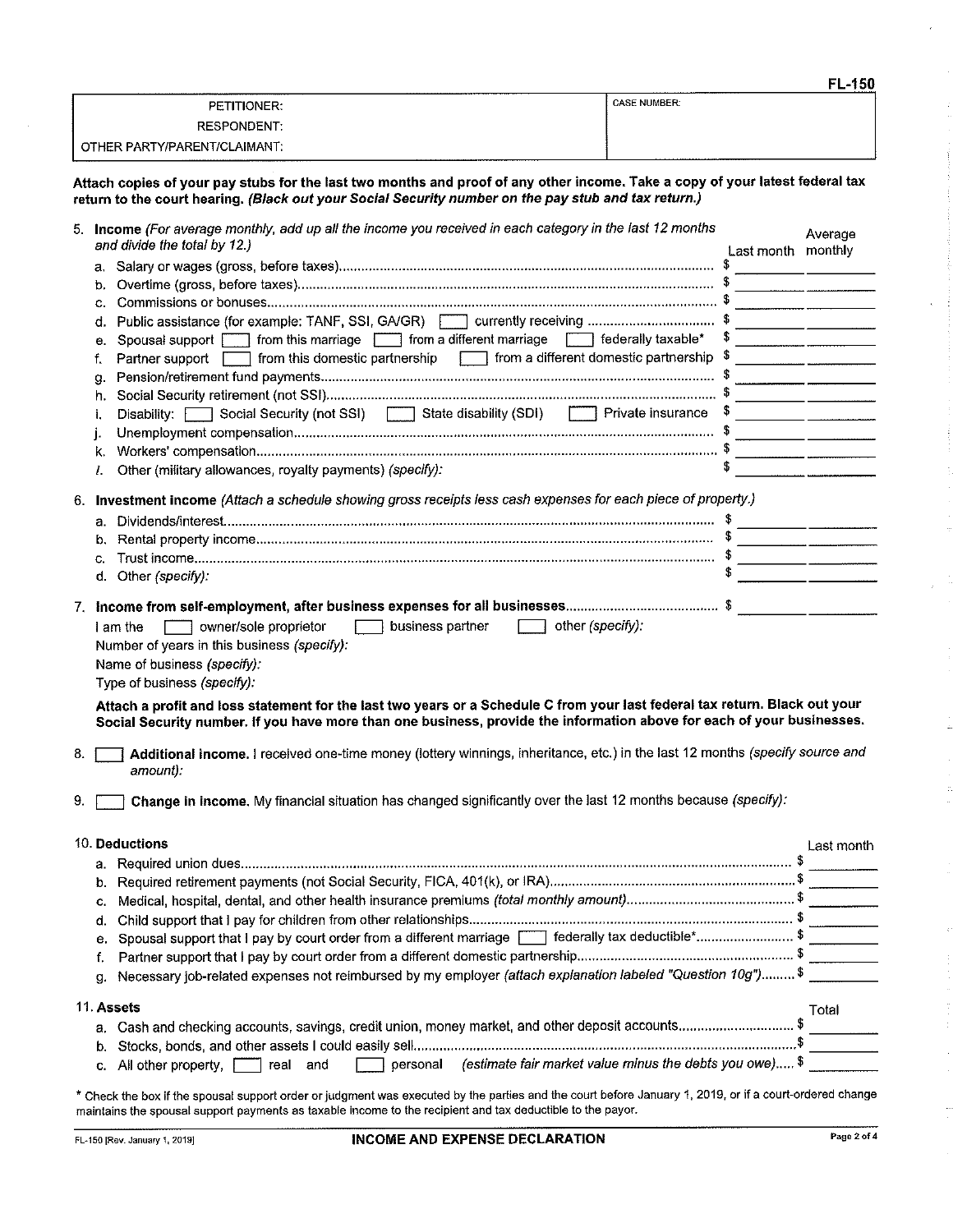|                              | - - - - -           |
|------------------------------|---------------------|
| PETITIONER:                  | <b>CASE NUMBER:</b> |
| <b>RESPONDENT:</b>           |                     |
| OTHER PARTY/PARENT/CLAIMANT: |                     |

#### 12. The following people live with me:

|    | Name                                             | Age                       | How the person is<br>related to me (ex: son) | That person's gross<br>monthly income                                             | Pays some of the<br>household expenses? |                            |
|----|--------------------------------------------------|---------------------------|----------------------------------------------|-----------------------------------------------------------------------------------|-----------------------------------------|----------------------------|
|    | а.<br>b.<br>С.<br>d.<br>е.                       |                           |                                              |                                                                                   | Yes<br>Yes<br>Yes<br>Yes<br>Yes         | No<br>No<br>No<br>No<br>No |
|    | 13. Average monthly expenses                     | <b>Estimated expenses</b> |                                              | Actual expenses                                                                   | Proposed needs                          |                            |
|    | a. Home:                                         |                           |                                              |                                                                                   |                                         |                            |
|    | (1)<br>Rent<br>or                                | mortgage \$               |                                              |                                                                                   |                                         |                            |
|    | If mortgage:                                     |                           |                                              |                                                                                   |                                         |                            |
|    | (a) average principal.                           |                           |                                              | Entertainment, gifts, and vacation \$                                             |                                         |                            |
|    | (b) average interest:                            |                           |                                              | Auto expenses and transportation<br>(insurance, gas, repairs, bus, etc.)          |                                         | Þ                          |
|    | (3) Homeowner's or renter's insurance            |                           |                                              | m. Insurance (life, accident, etc.; do not include                                |                                         |                            |
|    |                                                  |                           |                                              | auto, home, or health insurance)                                                  |                                         |                            |
|    | (4) Maintenance and repair\$                     |                           |                                              |                                                                                   |                                         |                            |
|    | Health-care costs not paid by insurance \$<br>b. |                           | О.                                           |                                                                                   |                                         |                            |
|    | c.                                               |                           | p.                                           | Monthly payments listed in item 14<br>(itemize below in 14 and insert total here) |                                         |                            |
| d. | Groceries and household supplies\$               |                           | q.                                           | Other (specify):                                                                  |                                         |                            |
|    | е.                                               |                           | Ir.                                          | TOTAL EXPENSES (a-q) (do not add in                                               |                                         |                            |
|    | Utilities (gas, electric, water, trash) \$       |                           |                                              | the amounts in $a(1)(a)$ and $(b)$ )                                              |                                         | S                          |
|    | Telephone, cell phone, and e-mail \$<br>g.       |                           |                                              | s. Amount of expenses paid by others                                              |                                         | \$                         |

#### 14. Installment payments and debts not listed above

| Paid to | For | Amount | Balance | Date of last payment |
|---------|-----|--------|---------|----------------------|
|         |     |        |         |                      |
|         |     |        |         |                      |
|         |     |        |         |                      |
|         |     |        |         |                      |
|         |     |        |         |                      |
|         |     |        |         |                      |

15. Attorney fees (This information is required if either party is requesting attorney fees):

- a. To date, I have paid my attorney this amount for fees and costs (specify): \$
- b. The source of this money was (specify):
- c. I still owe the following fees and costs to my attorney (specify total owed): \$
- d. My attorney's hourly rate is (specify):

I confirm this fee arrangement.

(TYPE OR PRINT NAME)

(SIGNATURE OF DECLARANT)

FL-150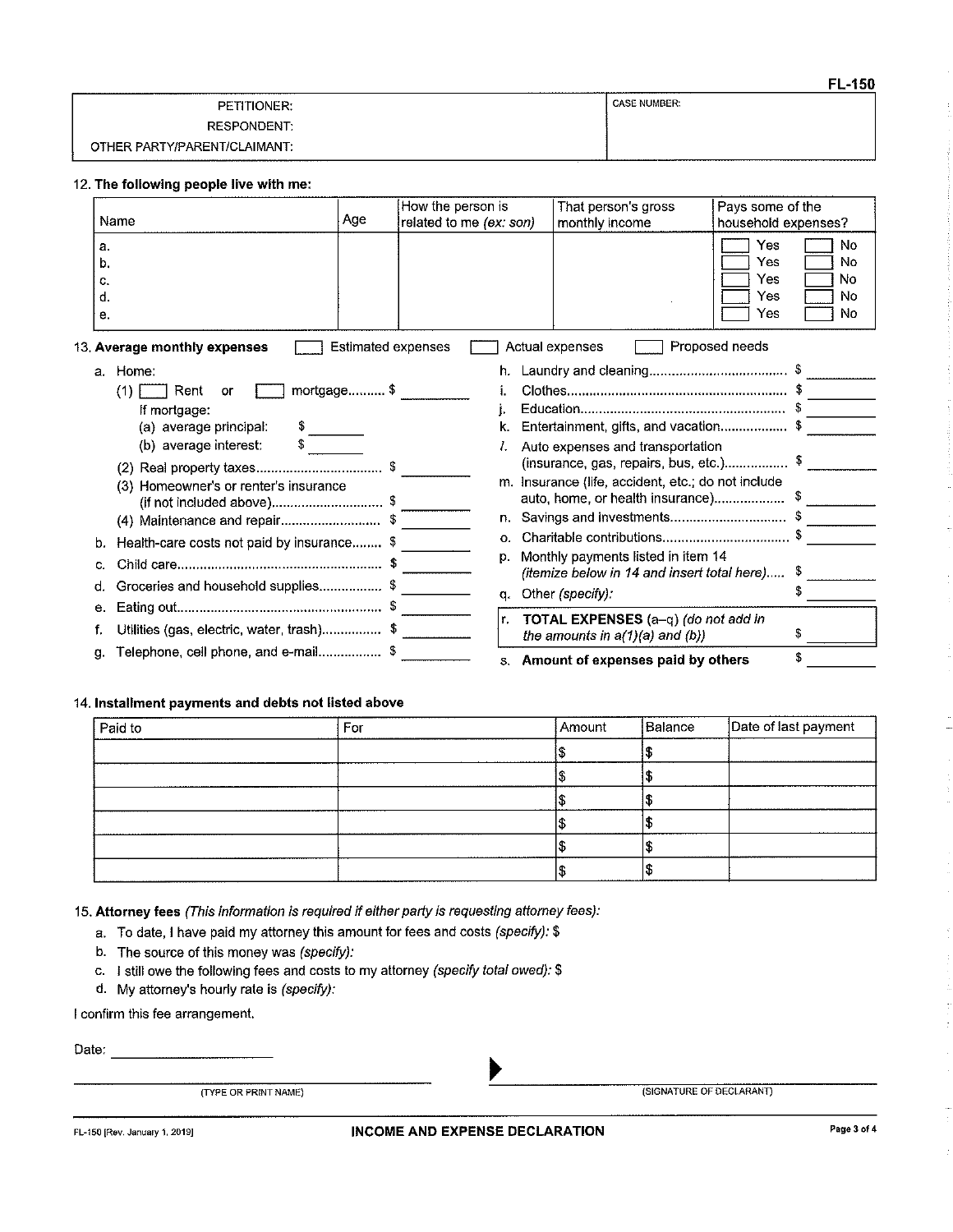|                              | - - -        |
|------------------------------|--------------|
| PETITIONER:                  | CASE NUMBER: |
| RESPONDENT:                  |              |
| OTHER PARTY/PARENT/CLAIMANT: |              |

### **CHILD SUPPORT INFORMATION** (NOTE: Fill out this page only if your case involves child support.)

### 16. Number of children

a.  $\Box$  1 do

a. I have (specify number):

- children under the age of 18 with the other parent in this case.
- b. The children spend percent of their time with me and percent of their time with the other parent. (If you're not sure about percentage or it has not been agreed on, please describe your parenting schedule here.)

#### 17. Children's health-care expenses

- $\Box$  I do not have health insurance available to me for the children through my job.
- b. Name of insurance company:
- c. Address of insurance company:
- d. The monthly cost for the children's health insurance is or would be (specify): \$ (Do not include the amount your employer pays.)

#### 18. Additional expense for the children in this case

| . Additional expense for the children in this case | Amount per month |
|----------------------------------------------------|------------------|
|                                                    |                  |
|                                                    |                  |
|                                                    |                  |
|                                                    |                  |

### 19. Special hardships. I ask the court to consider the following special financial circumstances

| (attach documentation of any item listed here, including court orders):    |  | Amount per month For how many months? |
|----------------------------------------------------------------------------|--|---------------------------------------|
|                                                                            |  |                                       |
| b. Major losses not covered by insurance (examples: fire, theft, other     |  |                                       |
| c. (1) Expenses for my minor children who are from other relationships and |  |                                       |
| (2) Names and ages of those children (specify):                            |  |                                       |

| The expenses listed in a, b, and c create an extreme financial hardship because <i>(explain):</i> |  |
|---------------------------------------------------------------------------------------------------|--|

#### 20. Other information I want the court to know concerning support in my case (specify):

FL-150 [Rev. January 1, 2019]

**INCOME AND EXPENSE DECLARATION** 

Print this form Save this form **Clear this form** 

 $F1 - 150$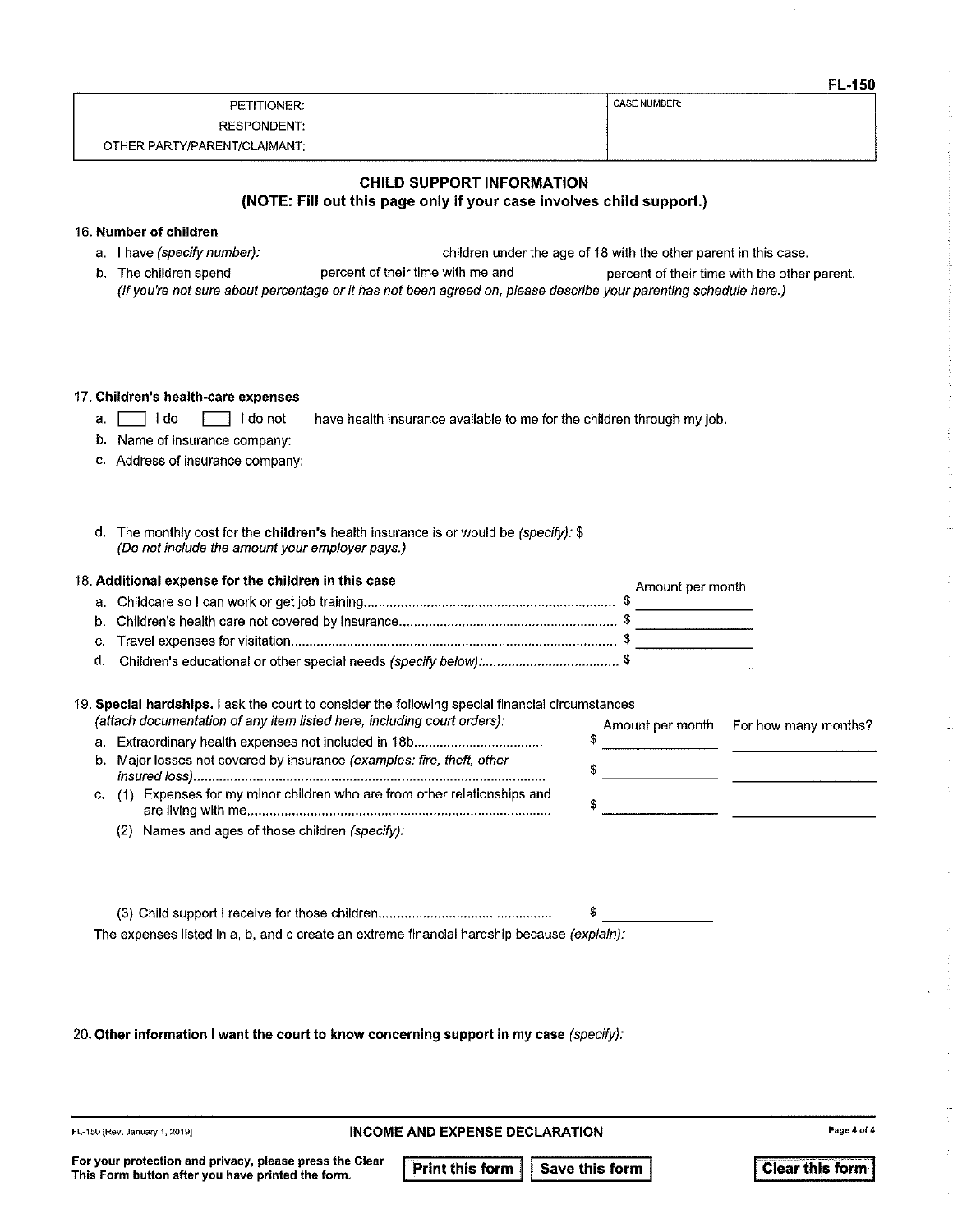|                                                                                                                                           |                     |           | <b>L-100</b> |
|-------------------------------------------------------------------------------------------------------------------------------------------|---------------------|-----------|--------------|
| PARTY WITHOUT ATTORNEY OR ATTORNEY                                                                                                        | STATE BAR NUMBER:   |           |              |
| INAME:                                                                                                                                    |                     |           |              |
| <b>FIRM NAME:</b>                                                                                                                         |                     |           |              |
| <b>STREET ADDRESS:</b>                                                                                                                    |                     |           |              |
| ICITY:                                                                                                                                    | STATE:              | ZIP CODE: |              |
| TELEPHONE NO.:                                                                                                                            | FAX NO.:            |           |              |
| E-MAIL ADDRESS:                                                                                                                           |                     |           |              |
| ATTORNEY FOR (name):                                                                                                                      |                     |           |              |
| SUPERIOR COURT OF CALIFORNIA, COUNTY OF<br><b>STREET ADDRESS:</b><br><b>MAILING ADDRESS:</b><br>CITY AND ZIP CODE:<br><b>BRANCH NAME:</b> |                     |           |              |
| PETITIONER:<br><b>RESPONDENT:</b><br>OTHER PARENT/PARTY:                                                                                  |                     |           |              |
| <b>PETITIONER'S</b><br><b>RESPONDENT'S</b>                                                                                                | <b>CASE NUMBER:</b> |           |              |
| <b>COMMUNITY AND QUASI-COMMUNITY PROPERTY DECLARATION</b>                                                                                 |                     |           |              |
| <b>SEPARATE PROPERTY DECLARATION</b>                                                                                                      |                     |           |              |

See Instructions on page 4 for information about completing this form. For additional space, use Continuation of Property Declaration  $(form FL-161).$ 

| A                                                         | $\sf{B}$                | $\mathbf C$                                        | Ð                        | $\mathsf{E}% _{0}\left( t\right) \equiv\mathsf{E}_{\mathrm{H}}\left( t\right)$<br>$=$ | F                                                                                       |
|-----------------------------------------------------------|-------------------------|----------------------------------------------------|--------------------------|---------------------------------------------------------------------------------------|-----------------------------------------------------------------------------------------|
| <b>ITEM</b><br><b>BRIEF DESCRIPTION</b><br>NO.            | DATE<br><b>ACQUIRED</b> | <b>GROSS FAIR</b><br><b>MARKET</b><br><b>VALUE</b> | <b>AMOUNT</b><br>OF DEBT | <b>NET FAIR</b><br><b>MARKET</b><br><b>VALUE</b>                                      | PROPOSAL FOR DIVISION<br>Award or Confirm to:<br><b>PETITIONER</b><br><b>RESPONDENT</b> |
| 1. REAL ESTATE                                            |                         | $\overline{\$}$                                    | $\overline{\$}$          | 5                                                                                     | $\overline{\boldsymbol{s}}$<br>$\overline{\boldsymbol{\mathfrak{s}}}$                   |
| 2. HOUSEHOLD FURNITURE,<br><b>FURNISHINGS, APPLIANCES</b> |                         |                                                    |                          |                                                                                       |                                                                                         |
| 3. JEWELRY, ANTIQUES, ART,<br>COIN COLLECTIONS, etc.      |                         |                                                    |                          |                                                                                       |                                                                                         |
| 4. VEHICLES, BOATS, TRAILERS                              |                         |                                                    |                          |                                                                                       |                                                                                         |
| 5. SAVINGS ACCOUNTS                                       |                         |                                                    |                          |                                                                                       |                                                                                         |
| 6, CHECKING ACCOUNTS                                      |                         |                                                    |                          |                                                                                       |                                                                                         |
|                                                           |                         |                                                    |                          |                                                                                       |                                                                                         |

Page 1 of 4

 $\bar{z}$ 

 $\bar{\zeta}$ 

 $\overline{\mathbb{C}}$  $\bar{\tau}$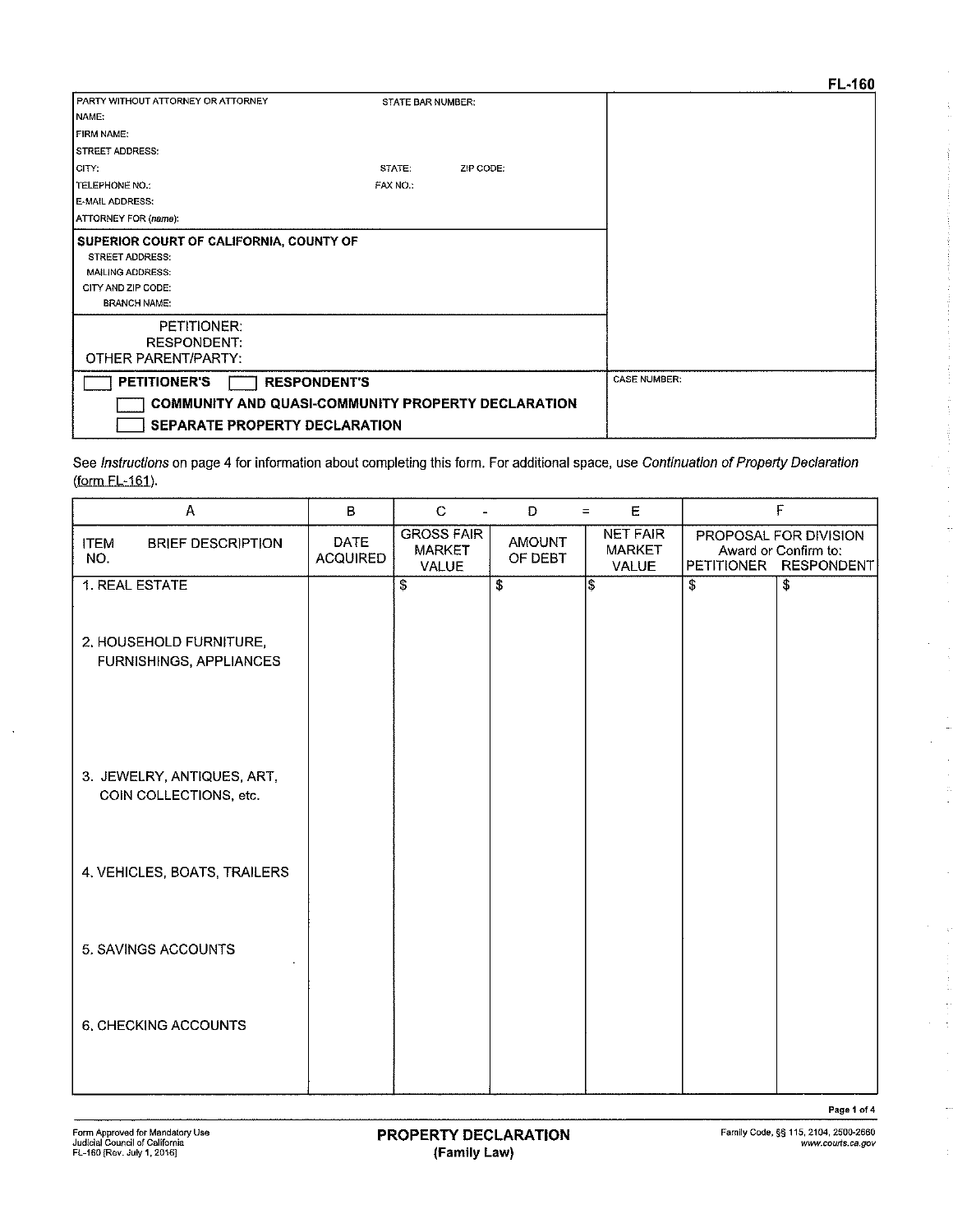|--|--|

 $\bar{\chi}$ 

 $\chi = \frac{1}{2}$ 

ĵ.

 $\epsilon$ 

ŧ

| $\mathsf B$             | $\mathbf C$                                 | D<br>$\equiv$            | $\mathsf E$                               |                                                                             |
|-------------------------|---------------------------------------------|--------------------------|-------------------------------------------|-----------------------------------------------------------------------------|
| DATE<br><b>ACQUIRED</b> | <b>GROSS FAIR</b><br><b>MARKET</b><br>VALUE | <b>AMOUNT</b><br>OF DEBT | <b>NET FAIR</b><br><b>MARKET</b><br>VALUE |                                                                             |
|                         | $\overline{\boldsymbol{\mathsf{s}}}$        | $\overline{\$}$          | \$                                        | \$<br>\$                                                                    |
|                         |                                             |                          |                                           |                                                                             |
|                         |                                             |                          |                                           |                                                                             |
|                         |                                             |                          |                                           |                                                                             |
|                         |                                             |                          |                                           |                                                                             |
|                         |                                             |                          |                                           |                                                                             |
|                         |                                             |                          |                                           |                                                                             |
|                         |                                             |                          |                                           |                                                                             |
|                         |                                             |                          |                                           |                                                                             |
|                         |                                             |                          |                                           |                                                                             |
|                         |                                             |                          |                                           |                                                                             |
|                         |                                             |                          | $\overline{\phantom{a}}$                  | F<br>PROPOSAL FOR DIVISION<br>Award or Confirm to:<br>PETITIONER RESPONDENT |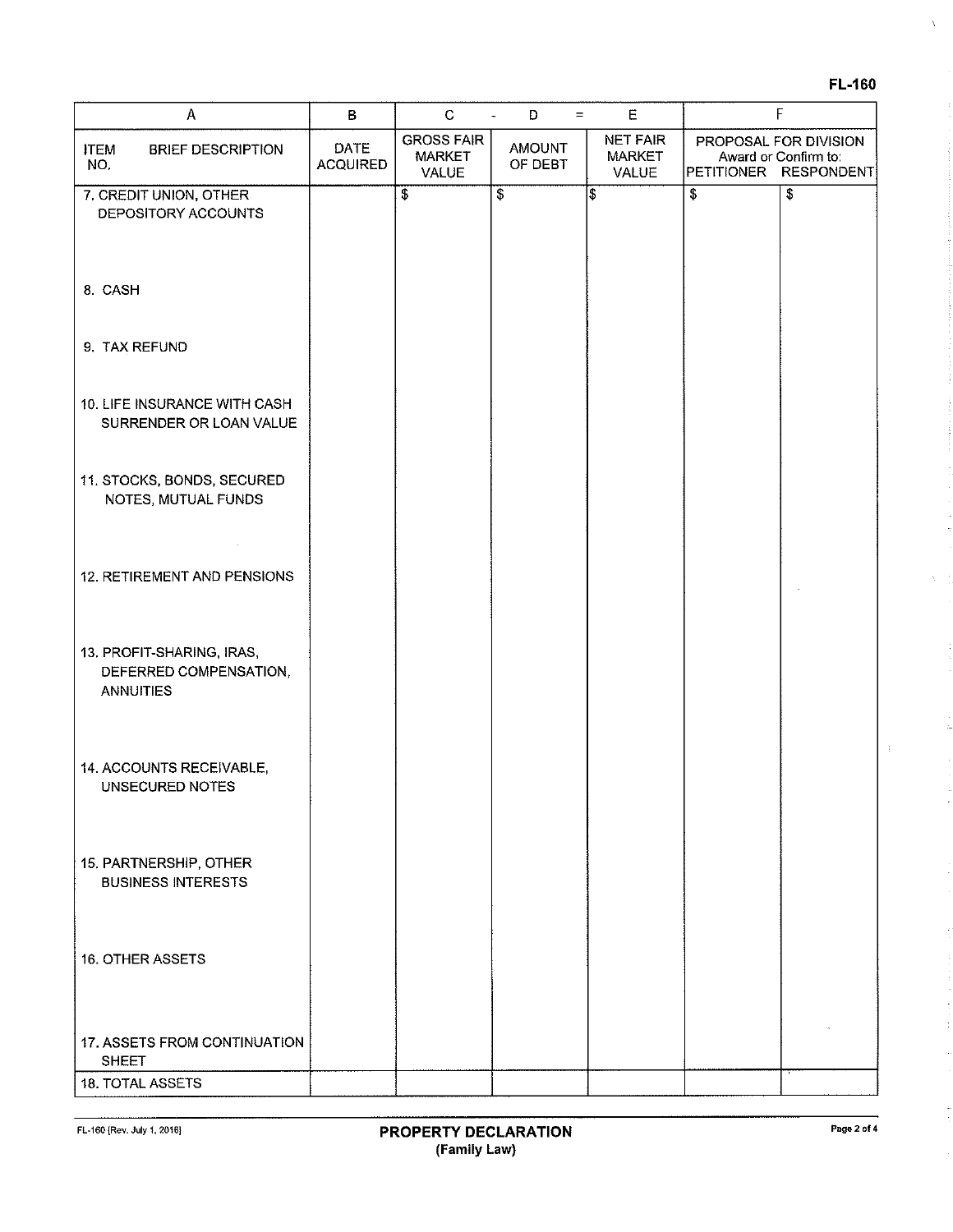### FL-160

| Α                                                 | $\, {\bf B}$  | $\mathbf C$        | $\mathsf D$                                                                             |                          |
|---------------------------------------------------|---------------|--------------------|-----------------------------------------------------------------------------------------|--------------------------|
| <b>ITEM</b><br>DEBTS-<br>SHOW TO WHOM OWED<br>NO. | DATE INCURRED | <b>TOTAL OWING</b> | PROPOSAL FOR DIVISION<br>Award or Confirm to:<br><b>RESPONDENT</b><br><b>PETITIONER</b> |                          |
| 19. STUDENT LOANS                                 |               | $\overline{\$}$    | $\overline{\mathbf{3}}$                                                                 | $\overline{\mathcal{S}}$ |
|                                                   |               |                    |                                                                                         |                          |
|                                                   |               |                    |                                                                                         |                          |
| 20. TAXES                                         |               |                    |                                                                                         |                          |
|                                                   |               |                    |                                                                                         |                          |
| 21. SUPPORT ARREARAGES                            |               |                    |                                                                                         |                          |
|                                                   |               |                    |                                                                                         |                          |
| 22. LOANS-UNSECURED                               |               |                    |                                                                                         |                          |
|                                                   |               |                    |                                                                                         |                          |
| 23. CREDIT CARDS                                  |               |                    |                                                                                         |                          |
|                                                   |               |                    |                                                                                         |                          |
|                                                   |               |                    |                                                                                         |                          |
|                                                   |               |                    |                                                                                         |                          |
| 24. OTHER DEBTS                                   |               |                    |                                                                                         |                          |
|                                                   |               |                    |                                                                                         |                          |
|                                                   |               |                    |                                                                                         |                          |
|                                                   |               |                    |                                                                                         |                          |
|                                                   |               |                    |                                                                                         |                          |
| 25. OTHER DEBTS FROM<br><b>CONTINUATION SHEET</b> |               |                    |                                                                                         |                          |
| 26. TOTAL DEBTS                                   |               |                    |                                                                                         |                          |

A Continuation of Property Declaration (form FL-161) is attached and incorporated by reference.

I declare under penalty of perjury under the laws of the State of California that, to the best of my knowledge, the foregoing is a true and correct listing of assets and obligations and the amounts shown are correct.

Date:

 $\Gamma$ 

|  | (TYPE OR PRINT NAME) |  |
|--|----------------------|--|
|  |                      |  |

**SIGNATURE**